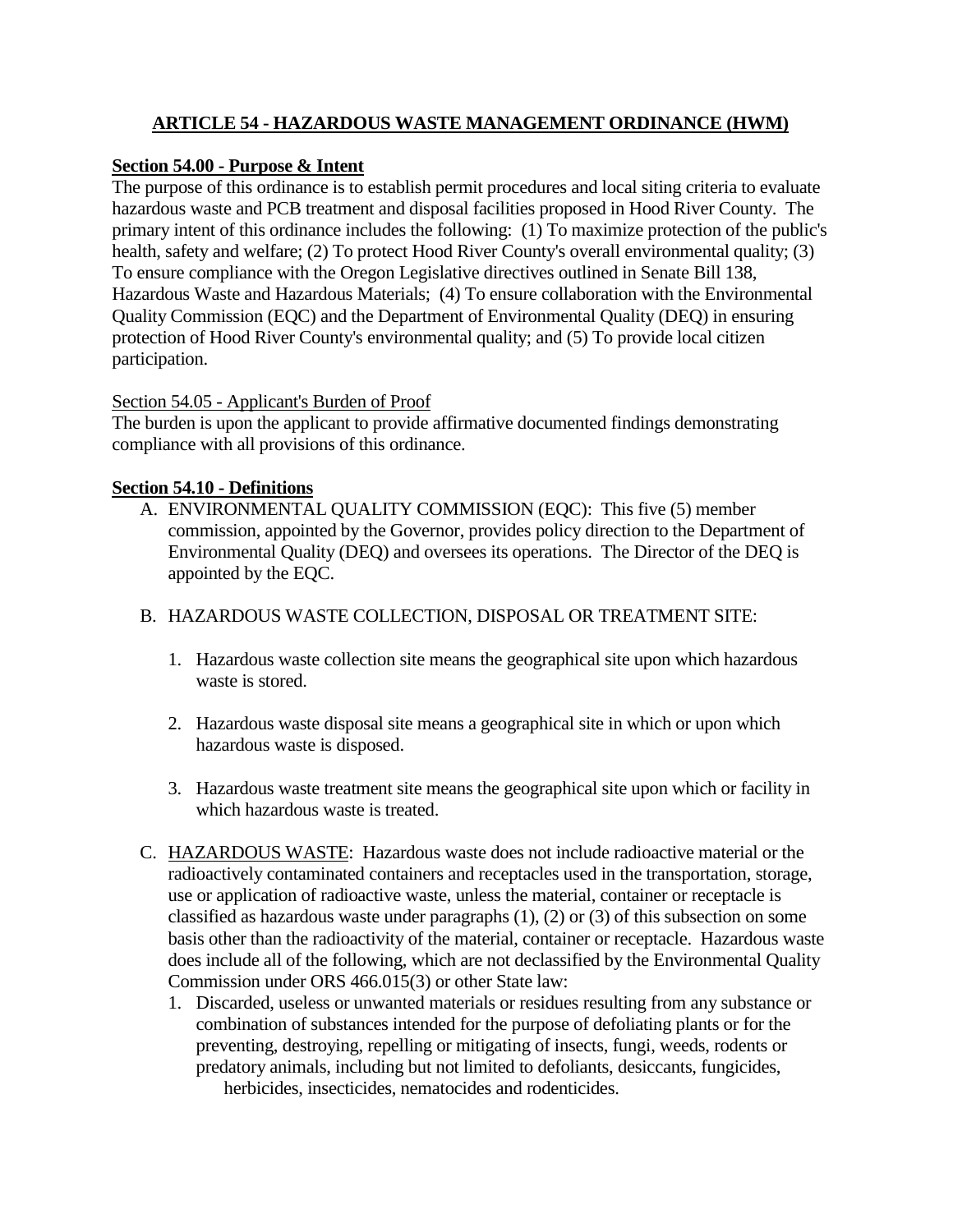- 2. Residues resulting from any process of industry, manufacturing, trade or business or government or from the development or recovery of any natural resources, if such residues are classified as hazardous by order or the Environmental Quality Commission after notice and public hearing. For purposes of classification, the Environmental Quality Commission must find that the residue, because of its quantity, concentration or physical, chemical or infectious characteristics may:
	- a. Cause or significantly contribute to an increase in-mortality or an increase in serious irreversible or incapacitating reversible illness; or
	- b. Pose a substantial present or potential hazard to human health or the environment when improperly treated, stored, transported, or disposed of, or otherwise managed.
- 3. Discarded, useless or unwanted containers and receptacles used in the transportation, storage, use or application of the substances described in paragraphs (1) and (2) of this subsection.

# D. NEW FACILITY:

- 1. A facility for which an original permit application was submitted after the effective date of EQC and DEQ's regulations, regarding siting of Hazardous Waste Management and PCB Treatment and Disposal Facilities; or
- 2. A facility where a different type of treatment or disposal is being proposed (i.e., adding incineration, a facility-utilizing disposal, or changing from chemical treatment to biological treatment at the facility).
- E. PCB: A definition of PCB is provided in Appendix "A" to this ordinance.
- F. RADIOACTIVE WASTE: Means any material considered a radioactive waste as defined in Oregon Revised Statutes (ORS) 469.300 or by the Environmental Quality Commission (EQC) or the Department of Environmental Quality (DEQ). However, as defined in this ordinance, hazardous waste excludes radioactive materials. Furthermore, Hood River County Ordinance No. 159, entitled "Nuclear Free Hood River County Ordinance", prohibits the following: (1) Research on or the manufacture of nuclear weapons or components; (2) The transportation, storage, siting or disposal of nuclear weapons, components, or radioactive waste; and (3) Civil defense crisis relocation planning for nuclear war.

## **Section 54.15 - Applicable Facilities:**

A. The following uses are subject to all provisions in this ordinance: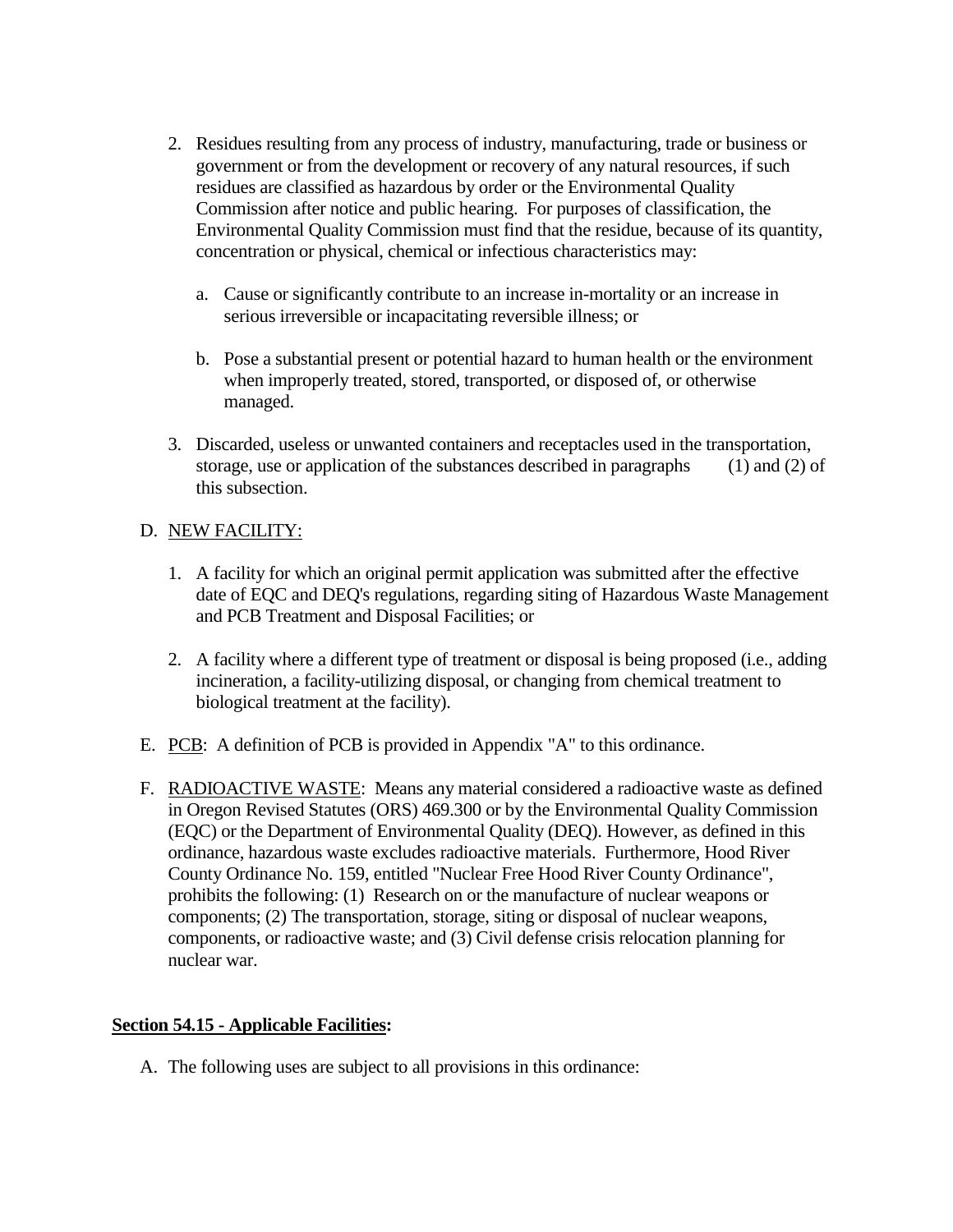- 1. New hazardous waste and PCB treatment and disposal facilities located off the site of waste generation (off-site); and
- 2. New hazardous waste and PCB land disposal facilities located on the site of waste generation (on-site).
- 3. New hazardous waste and PCB treatment and disposal facilities, other than land disposal facilities, located on the site of waste generation (on-site).
- B. Facilities described in A., 1. above that receive less than 50% of waste from off the site may be located inside urban growth boundaries if reviewed and approved by the cities of Hood River or Cascade Locks; and (2) If in compliance with applicable provisions in Section 54.25, Hood River County Compatibility Statement, excluding paragraph C., item 6.
- C. The following facilities are not subject to provisions in Section 54.20 Application Process, but must comply with other requirements of DEQ and applicable provisions in Section 54.25 - Hood River County Land Use Compatibility Statement, as determined by the County Planning Commission and/or the cities of Hood River and Cascade Locks or the County Planning Director.
	- 1. Portable hazardous waste and PCB treatment and disposal facilities that are located on a single site of generation (on-site) less than [1](#page-2-0)5 days each year.<sup>1</sup>
	- 2. Hazardous waste and PCB treatment or disposal sites involved in remedial action or closing.
	- 3. Facilities treating hazardous waste pursuant to the recycling requirements.
	- 4. Facilities permitted by the DEQ to manage municipal or industrial solid waste, if the hazardous waste the facilities treat or dispose of is excluded from regulation.
- D. Emergency permits issued by the Director of DEQ are exempt from this ordinance but require coordination and cooperation with the County Emergency Services Committee through cooperation with the County Sheriff or the County Administrator.

## **Section 54.20 - Application Process**

- A. Uses proposed in Section 54.15 Applicable Facilities, paragraphs A., items 1-3 and shall comply with the following three-step application process:
	- 1. Receive Authorization to Proceed from the Department of Environmental Quality (DEQ);

<span id="page-2-0"></span><sup>&</sup>lt;sup>1.</sup> Portable facilities are usually truck mounted.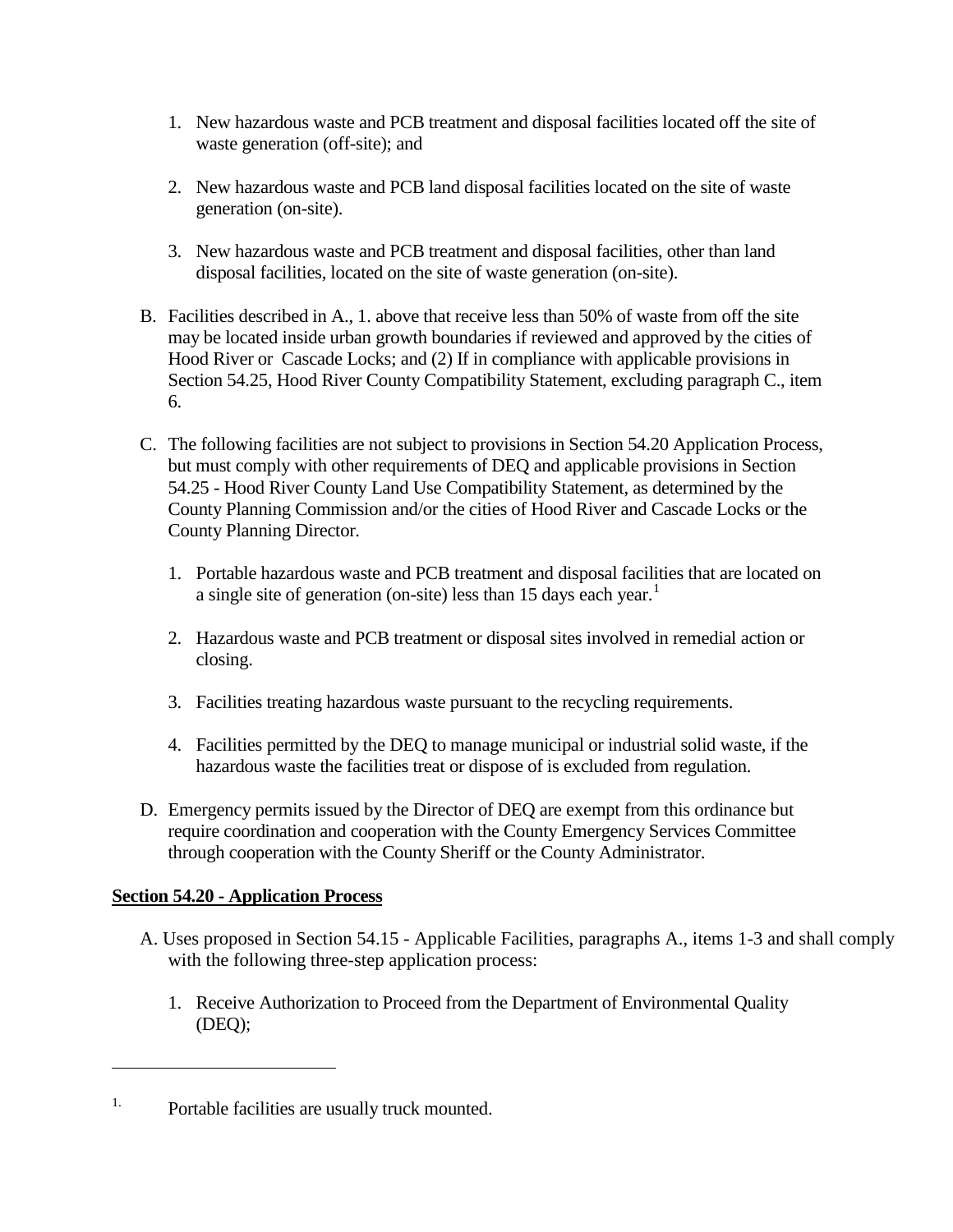- 2. Application to the County Planning Department and compliance with the Hood River County Land Use Compatibility Statement (Section 54.25 of this ordinance);
- 3. Application and approval of a treatment or disposal permit from the Department of Environmental Quality (DEQ) or the Environmental Quality Commission (EQC).
- B. The County will not accept or process an application for a Hood River County Land Use Compatibility Statement unless it is demonstrated through documentation that an Authorization to Proceed request is granted by the Department of Environmental Quality (DEQ). All written information addressing criteria required by the Authorization to Proceed shall be provided to the Hood River County Planning Department and County Planning Commission.
- C. Existing facilities reapplying will be required to demonstrate compliance with the directives of the Environmental Quality Commission (EQC), the Department of Environmental Quality (DEQ) and the Hood River County Land Use Compatibility Statement.

#### **Section 54.25 - Hood River County Land Use Compatibility Statement**

- A. Proposed facilities in Sections 54.15 Applicable Facilities, paragraphs A., items 1-3, and B., shall provide documented evidence of compliance with all provisions in this section.
- B. Proposed facilities in Section 54.15; Applicable Facilities, paragraph C., must comply with requirements of DEQ and other applicable provisions in this section as determined by the County Planning Commission, cities of Hood River or Cascade Locks, either through a conditional use permit and a public hearing, or administratively processed by the County Planning Director pursuant to provisions in Article 72 –Planning Director's Review Procedure.
- C. Applicants shall provide documented evidence of compliance with the following criteria or factors:
	- 1. Written documentation demonstrating compliance with criteria and factors that must be met to obtain an Authorization to Proceed request from the Department of Environmental Quality (DEQ).
	- 2. Applicant to complete a Site Inventory and Resource Analysis of the proposed site and adjacent ownerships, and prepare maps at scale 1"=400' or 1:24,000, or as specified, showing at least the following natural and cultural resources:
		- a. Existing land and proposed land use (scale for proposed land use, 1"=50' or better).
		- b. Easements, deeds, restrictions or covenants affecting subject property.
		- c. Hydrology Features (surface water, drainage basin, ground water, wells, etc.).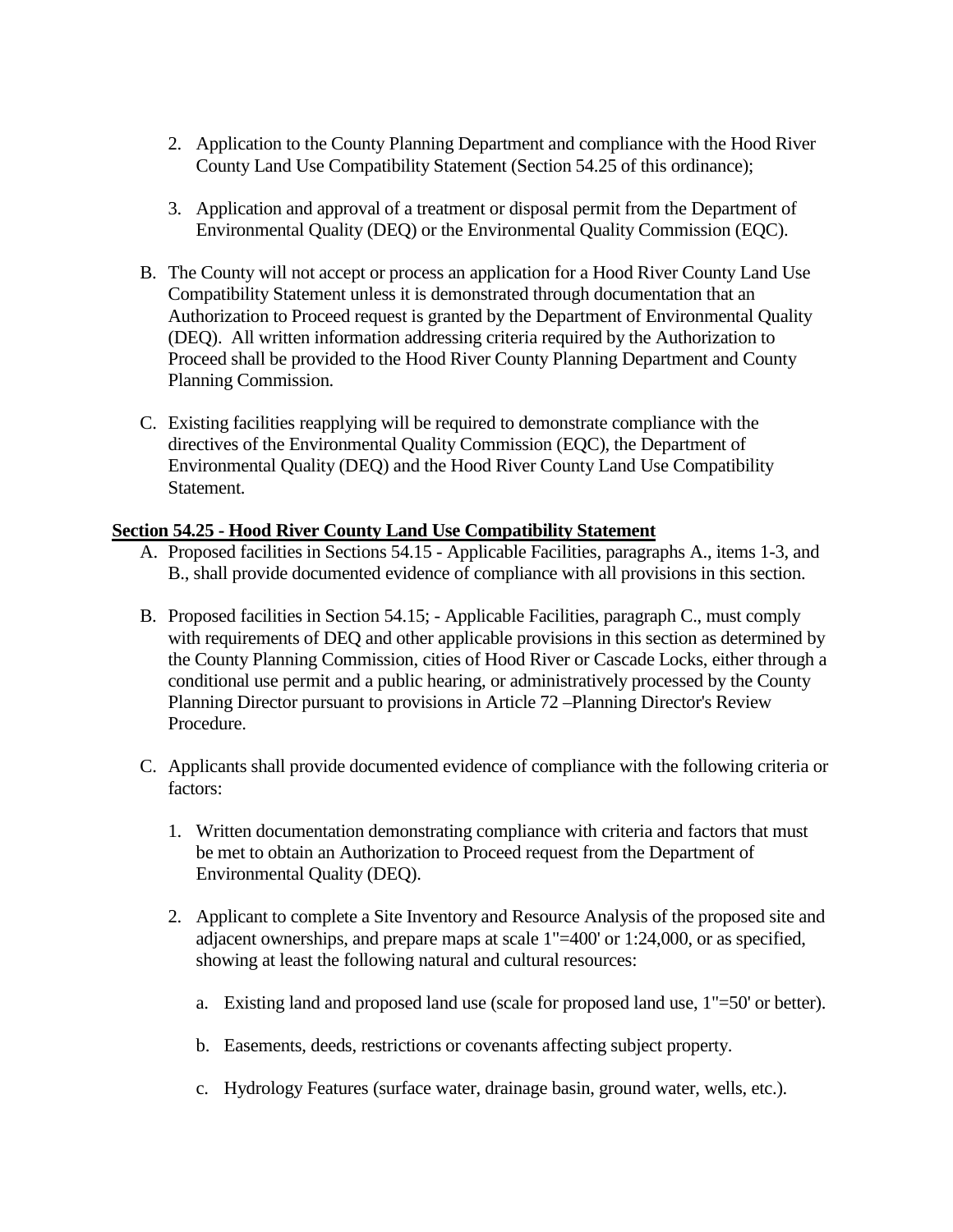- d. Climate (temperature, wind, precipitation, snowfall, other).
- e. Topography (show elevations, slope, other).
- f. Physiographic obstructions (geologic hazards, floodplains, other).
- g. Applicant shall identify through the above maps and narrative, attributes that support the proposed use or constraints that prevent the use.
- 3. Proposed use shall be located on Industrial (M-l) zoned lands and demonstrate compliance with provisions of this ordinance. All proposals will be processed as a conditional use permit with a public hearing by the Hood River County Planning Commission. Provisions of Article 54 - Hazardous Waste Management and conditions developed as a result of the hearings process, shall constitute zoning requirements if a request is approved by the Hood River County Planning Commission.
- 4. The facility shall not prevent the use of adjacent lands for uses permitted or otherwise allowed in the applicable zone.
- 5. Facilities listed under Section 54.15 Applicable Facilities, paragraph B., that receive less than 50% of waste from off-site may be located within an urban growth boundary if reviewed and approved by the cities of Hood River and Cascade Locks.
- 6. Facilities proposed in Section 54.15 Applicable Facilities, paragraph A., items 1-3, shall be sited at least two miles from the urban growth boundaries of Hood River and Cascade Locks.
- 7. Hazardous waste and PCB treatment and disposal facilities, other than land disposal facilities, on the site of waste generation shall have at least a 250-foot separation between active waste management areas and facilities, and property boundaries.
- 8. Hazardous waste and PCB treatment and disposal facilities off the site of waste generation and land disposal facilities on the site of waste generation shall have at least a 1,000 foot separation between active waste management areas and facilities, and property boundaries.
- 9. The facility shall be located at least one mile from the following uses identified in \*elements of the Hood River County Comprehensive Plan:<sup>[2](#page-4-0)</sup>

<span id="page-4-0"></span><sup>2</sup> Elements of the Hood River County Comprehensive Plan include: County Policy Document, Background Report, Exceptions Document, Zoning & Subdivision Ordinances, and Plan & Zoning Maps.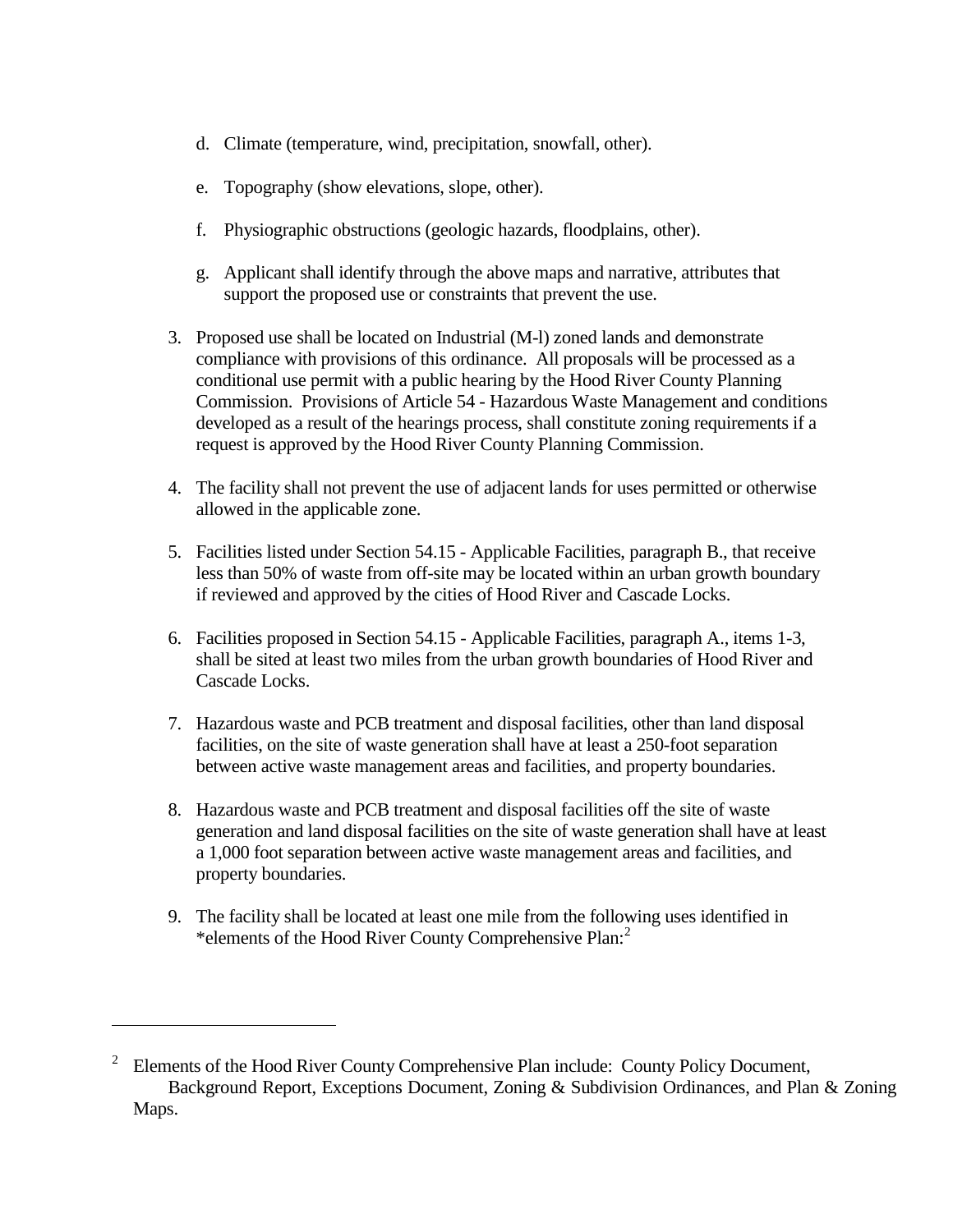- a. Schools, churches, hospitals, nursing homes, retail centers, stadiums, auditoriums or residences not owned by the applicant;
- b. Wilderness, parks and recreation areas;
- c. Scenic view sites;
- d. Federal and State scenic waterways;
- e. Planned Unit Developments (Residential and Commercial);
- f. Lands zoned Residential, Rural Residential or Rural Center;
- g. Hood River and Cascade Locks Airports;
- h. Columbia River Gorge National Scenic Area.
- 10. The facility shall be located at least one-quarter mile from the following uses identified in elements of the County Comprehensive Land Use Plan:<sup>[3](#page-5-0)</sup>
	- a. Perennial surface water (including rivers, streams, lakes and reservoirs) and wetlands;
	- b. Historic and cultural areas;
	- c. Ecologically and scientifically significant natural areas;
	- d. Municipal watersheds;
	- e. Floodplains;

- f. Geologic Hazards;
- g. SCS Agricultural Soil Classification I, II, III or IV or Cubic Foot Site Class 1, 2, and 4 forestlands.
- 11. Engineering services including medical care, to respond to and address emergencies and accidents at the facility or involving wastes traveling on local transportation routes to the facility have been identified and shall be provided by the applicant. Applicant shall provide evidence that engineering and medical personnel are certified or qualified by an appropriate agency to properly handle hazardous waste materials. The added cost of adequately training, equipping and certifying personnel shall be borne by the

<span id="page-5-0"></span><sup>&</sup>lt;sup>3</sup> Elements of the Hood River County Comprehensive Plan include: County Policy Document, Background Report, Exceptions Document, Zoning & Subdivision Ordinances, and Plan & Zoning Maps.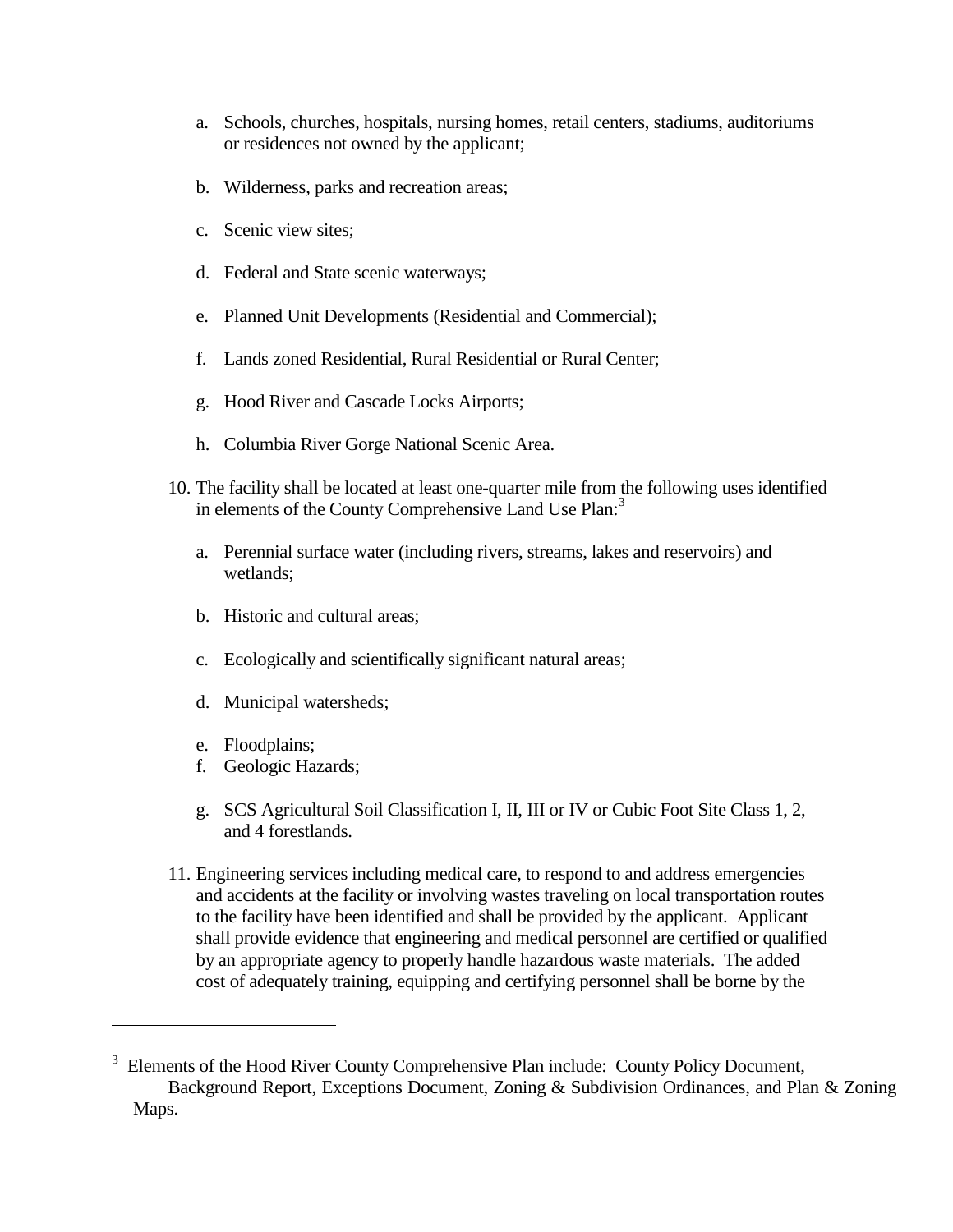applicant or state. Neither Hood River County nor the cities of Hood River or Cascade Locks will assume the added cost or responsibility for training or equipping personnel, etc., unless so determined by the Board of County Commissioners or the cities of Hood River or Cascade Locks.

- 12. The facility shall have more than one public transportation route to its site.
- 13. The appropriate city, county, state and federal transportation departments have reviewed the local transportation routes to the facility for safety and their recommendations for improvements shall be implemented prior to first waste receipt at the facility. Unauthorized access to the site will not be provided.
- 14. An emergency response team owned by or under contract to the owner or operator or the facility shall be located within 25 miles of the facility. The team shall be capable or immediately responding to spills occurring within 50 miles or the facility, or waste traveling to the facility. The emergency response team shall be certified or qualified by an appropriate agency to properly handle spills. The added costs of adequately training, equipping and certifying the response team shall be borne by the applicant or state. Neither Hood River County or the cities of Hood River or Cascade Locks will assume the added costs or responsibility for training, equipping, etc., the emergency response team, unless so determined by the Board of County Commissioners, or the cities of Hood River or Cascade Locks.
- D. Applicant shall demonstrate through written documentation why any of the above criteria or factors cannot be met. Exceptions will be approved based upon approval by the DEQ, EQC, Hood River County and the cities of Hood River or Cascade Locks. Exceptions will be based upon the following criteria:
	- 1. The applicant demonstrates through documented findings that the public's health, safety and the environment are adequately protected by allowing the exception; or
	- 2. If the exception provides substantial equivalent protection as compared to the specific criterion, factors or other provisions within this ordinance.

## **Section 54.30 - Time Frame County Action**

- A. Pursuant to timely and complete submittal of information addressing provisions in Article 54 - Hazardous Waste Management Ordinance, the County will act on the request within 180 days.
- B. If the County does not make a decision within 180 days, the applicant may request the Department of Environmental Quality to evaluate and ensure the request complies with the provisions of this ordinance. In determining whether the request is appropriate, DEQ will solicit and consider comments from appropriate local agencies, special districts, cities of Hood River and Cascade Locks, and Hood River County.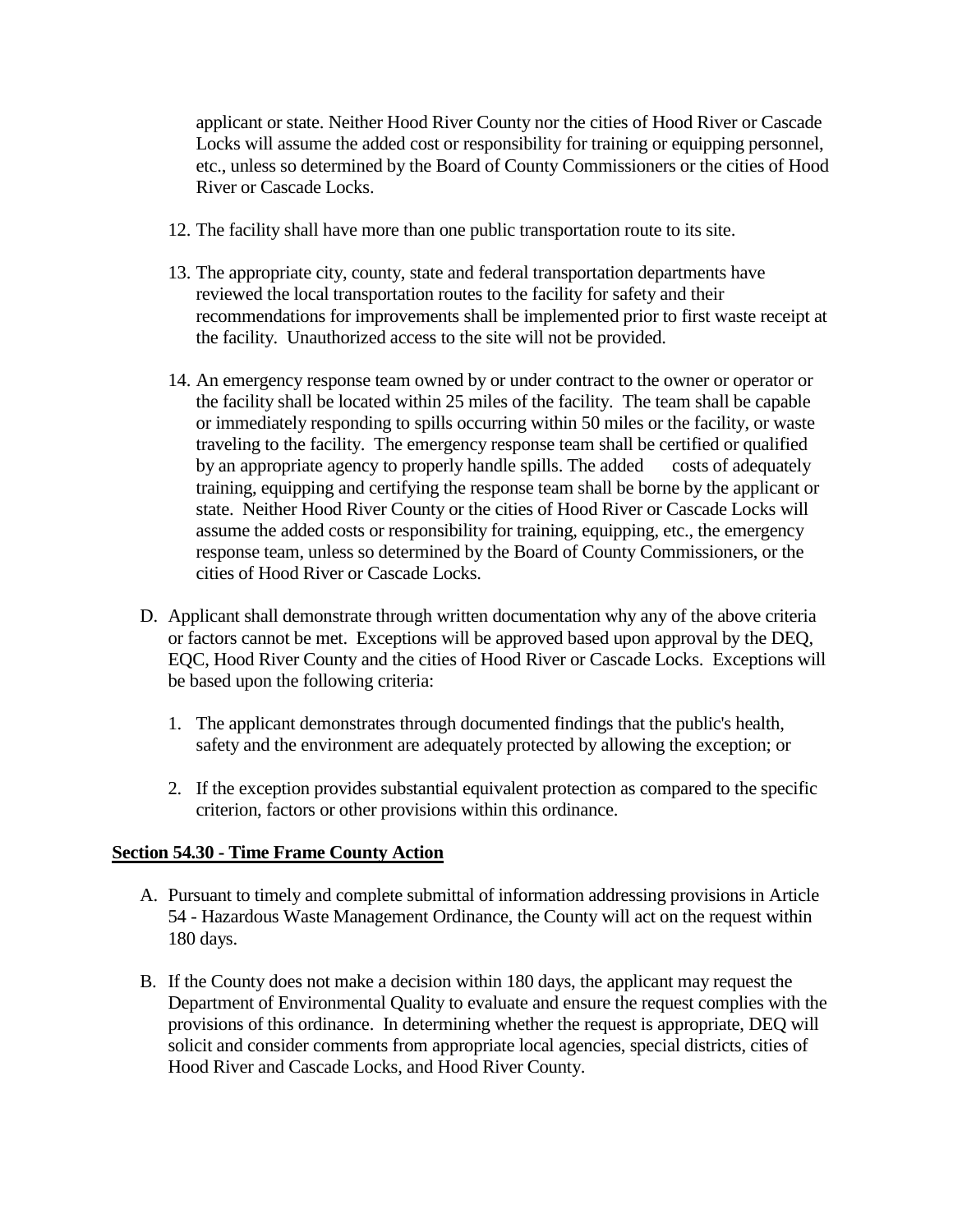C. If the County does not act within 180 days and the applicant takes no action under 54.30, B. above, the application shall be deemed denied.

## **Section 54.35 - Local Citizens Advisory Committee**

- A. To ensure additional Hood River County citizen participation in siting of proposed facilities outlined in Section 54.25 - Hood River County Land Use Compatibility Statement, paragraph A., items 1-3 and B, the Department of Environmental Quality (DEQ) in conjunction with the applicant shall appoint, support and utilize a local citizen advisory committee comprised in part of residents living near or along transportation routes to the facility and site. At least one-half of the committee members shall be nominees submitted by the Hood River County Board of Commissioners or the cities of Hood River or Cascade Locks. The committee shall be appointed as soon as feasible by the DEQ, but prior to the Hood River County Planning Commission's hearings as outlined in Section 54.25 of this ordinance so that adequate testimony can be provided at the Commission's hearing.
- B. The committee shall provide a forum for local citizen comments, questions and concerns about the site and facility. The committee will provide a dialogue between Hood River County (Planning Commission and Board) and the cities of Hood River or Cascade Locks of the proposed facility and the applicant or company interested in siting the facility. The committee shall prepare a written report summarizing local citizen concerns, address provisions and requirements of this ordinance (Article 54 - Hazardous Waste Management) and the manner in which the applicant is addressing these concerns. This report shall be available prior to the Hood River County Planning Commission public hearing.
- C. DEQ may appoint a committee to review a proposed facility described in Section 54.25, paragraph C, or as requested by the Hood River County Planning Commission, Board of Commissioners and Planning Director.
- D. It is the responsibility of the applicant or State to provide an adequate budget, staff and other administrative support to maintain the committee. Failure of the applicant or State to adequately maintain the committee will not result in Hood River County or the cities of Hood River and Cascade Locks in automatically assuming support responsibilities unless so authorized by the Hood River Board of County Commissioners or the cities.
- E. The committee will provide periodic status reports to the Hood River County Planning Commission and Board of Commissioners.

#### **Section 54.40 - Compensation Agreement**

A. Based upon approval of a request by the County Planning Commission and prior to construction, the Board of County Commissioners or cities will enter into a Compensation Agreement to cover the facilities potential economic impacts on Hood River County or the cities of Hood River or Cascade Locks relative to services provided. This Agreement is a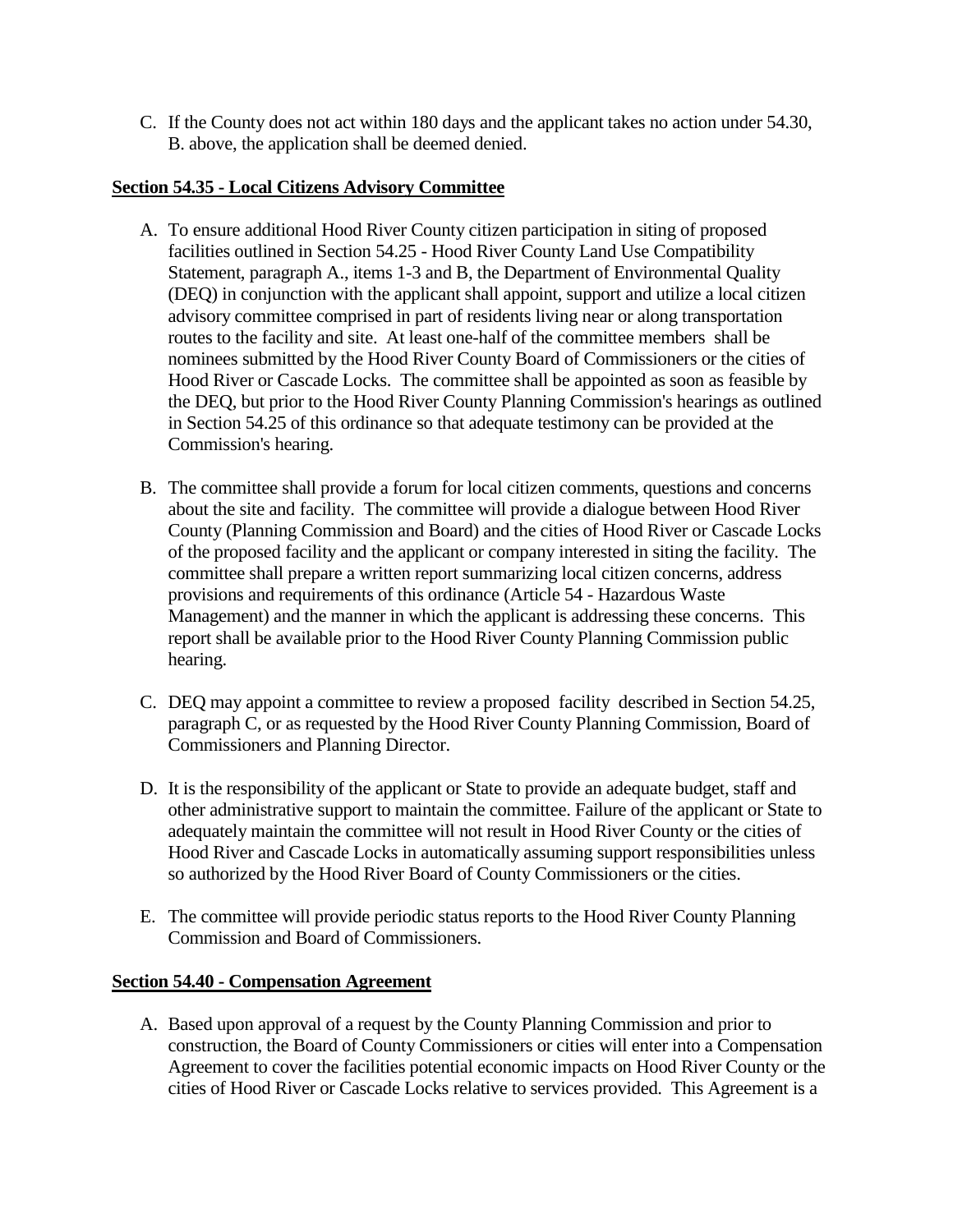condition of the Planning Commission's approval. The burden of additional costs generated by the proposed facility will be upon the applicant or the State, but not Hood River County or the cities of Cascade Locks or Hood River. The Compensation Agreement will cover at least the following factors and concerns:

- 1. Costs incurred by Hood River County or the cities as the request;
- 2. Training and equipping local fire, police and health department personnel to respond to accidents, spills and other emergencies;
- 3. Special monitoring both on and off-site for worker and community health status;
- 4. Road improvements and maintenance to assure safe transportation of waste to the site;
- 5. Possible changes in property values near the site due to the proposed facility;
- 6. A plan to resolve conflicts or disagreements that might develop between the facility operator and the community.
- 7. Financial assistance to support technical review by experts accountable to Hood River County.
- B. The Compensation Agreement may contain a requirement or a performance bond as deemed necessary by the County or cities.
- C. Failure to establish a Compensation Agreement will result in denial of the facility by Hood River County.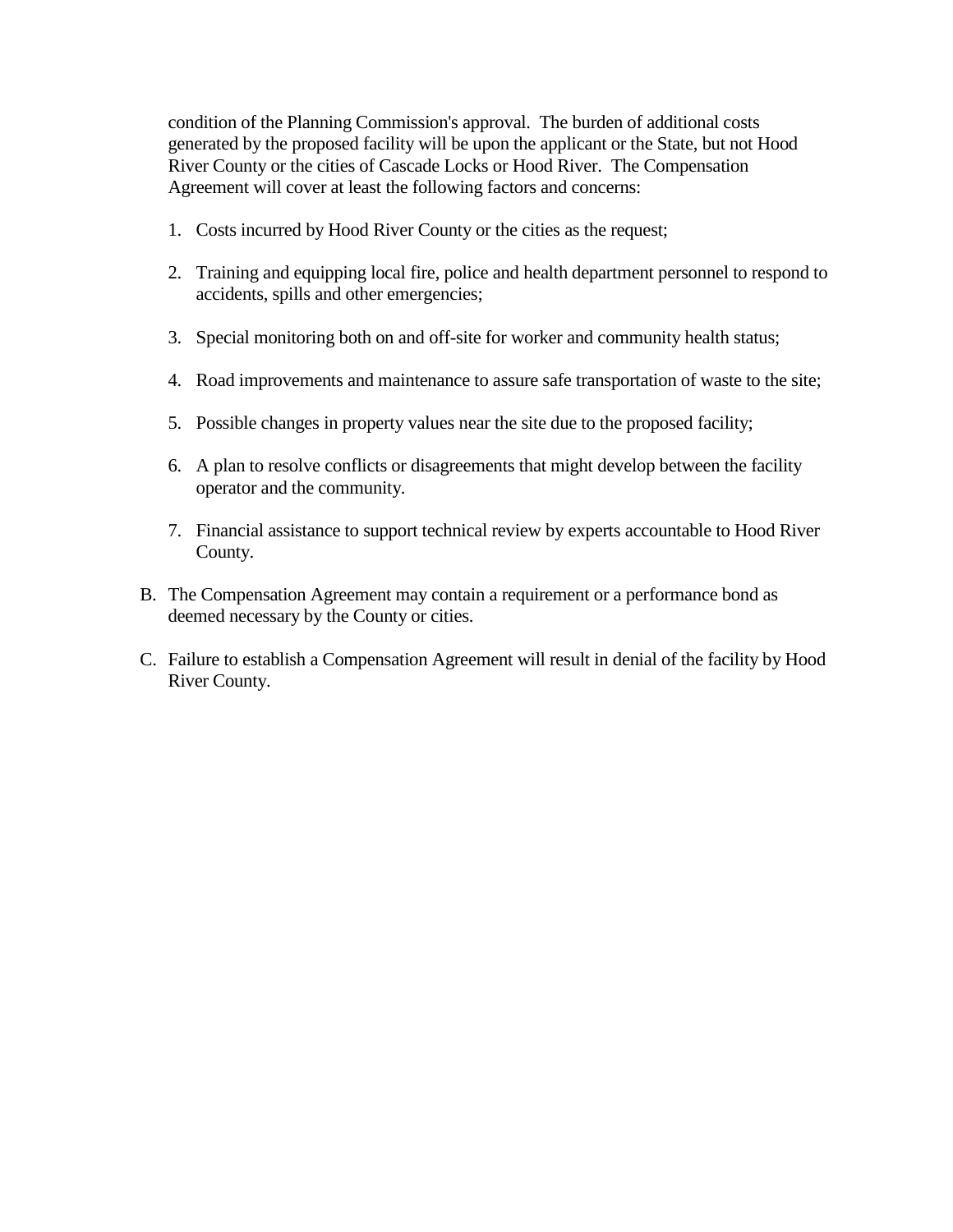#### **APPENDIX "A" DEFINITION PCB**

- A. ORS 466.505 Definitions, paragraph (1): "PCB" means the class of chlorinated biphenyl, terphenyl, higher polyphenyl, or mixtures of these compounds, produced by replacing two or more hydrogen atoms on the biphenyl, terphenyl,or higher polyphenyl molecule with chlorine atoms. "PCB" does not include chlorinated biphenyls, terphenyls, higher polyphenyls, or mixtures of these compounds, that have functional groups attached other than chlorine unless that functional group on the chlorinated biphenyls, terphenyls, higher polyphenyls, or mixtures thereof of these compounds, is determined to be dangerous to the public health under ORS 466.525
- B. WHAT ARE PCBs: PCBs or polychlorinated biphenyls, are chemical compounds similar to DDT and dieldrin. They are generally colorless, odorless liquids with a thick, molasses-like consistency. Although fire-resistant, they are relatively good conductors of heat but poor conductors or electricity. The compounds have high boiling points and do not dissolve easily in water.

PCB compounds belong to the family of chlorinated hydrocarbons in which chlorine has replaced hydrogen in the molecular structure. There are over 100 varieties of PCB, each containing a slightly different number or arrangement of chlorine atoms. Chlorine content in PCB compounds commercially available in the U.S. ranges up to 68 percent; the higher the percentage, the higher the compounds' boiling point. Recent evidence also suggests that the higher the chlorine content, the more toxic and persistent the PCB compound is.<sup>[4](#page-9-0)</sup>

C. WHAT ARE THEY USED FOR: Because of their chemical and thermal stability and low conductivity of electricity, PCBs are very useful as industrial chemicals. Today they are used principally as coolant insulation fluids in electrical transformers and capacitors. About 70 percent or the PCBs produced in the U.S. are used in capacitors, the balance in transformers.

Before 1971, PCBs saw a much greater variety of uses. They were added to adhesives, plastics, paints, varnishes, sealants, and other surface coatings, and they were widespread as a component of carbonless carbon papers.<sup>[5](#page-9-1)</sup>

D. WHY ARE PCBs A PROBLEM: Studies have shown that PCBs are highly toxic to animals and man.

<span id="page-9-0"></span><sup>&</sup>lt;sup>4</sup> Copyright 1976 by the Board of Regents of the University of Wisconsin Sea Grant College Program with funding from the National Oceanic and Atmospheric Administration, U.S. Department of Commerce and the state of Wisconsin.

<span id="page-9-1"></span><sup>5</sup> Ibid